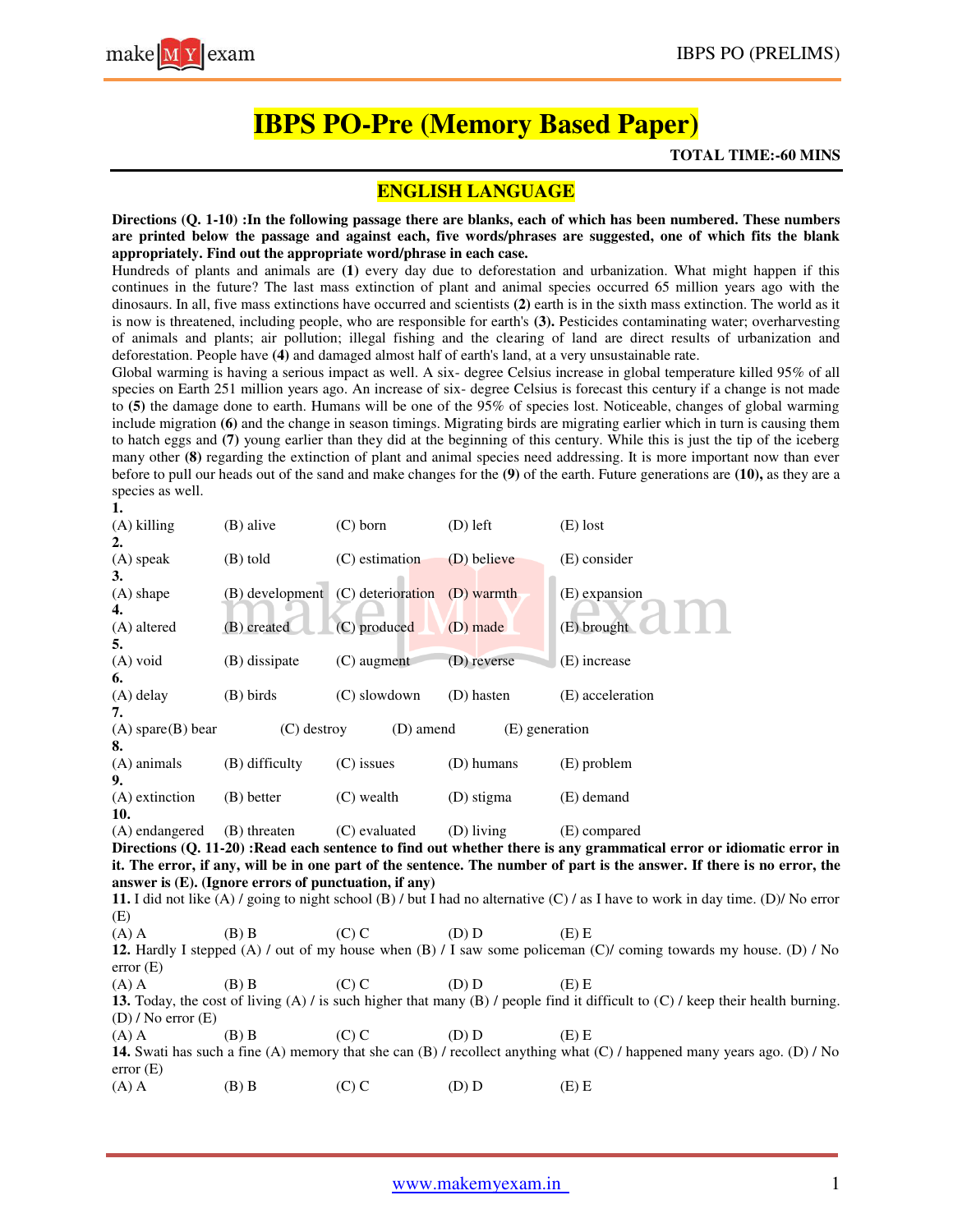

**15.** The agitating students had taken (A) / a vow not to return to their (B) / classes until their demands were not (C) / accepted by the Principal. (D) / No error (E)

(A) A (B) B (C) C (D) D (E) E **16.** The enmity between the (A) / two groups had reached a level (B) / where reconciliation has (C) / become impossible. (D) No error (E)

(A) A (B) B (C) C (D) D (E) E

**17.**It being rainy day (A) / most of the people (B) / out on the street were (C) / carrying umbrellas. (D) / No error (E)

(A) A (B) B (C) C (D) D (E) E **18.** The interviewer asked me (A) / if I knew that (B) /Kalidas was the greater (C) / than any other poet. (D) / No error (E) (A) A (B) B (C) C (D) D (E) E

**19.** The officer along with (A) / his family members were (B) / invited at the reception party (C) / organized by his employer. (D) / No error (E)

(A) A (B) B (C) C (D) D (E) E

**20.** Our housing Society comprises of (A) / eight blocks and (B) / forty-eight flats on an (C) / area of about thousand sq. meters. (D)  $\ell$  No error (E)<br>(A) A (B) B

(A) A (B) B (C) C (D) D (E) E

#### **Directions (Q. 21-30) :Read the following passage carefully and answer the questions given below it. Certain words have been printed in bold to help you locate them, while answering some of the questions.**

A major problem of Indian industrial and commercial development was the supply of capital. Until 1850, British capital was shy of Indian adventure. The risks and unknown factors were too great, and **prospects** in other directions too bright. The working capital of the agency house after 1813 at first consisted mainly of the savings of the Company's servants. Their cries of woe when these houses fell as in the crisis of 1831 were loud and poignant. Indian capital was also shy for different reasons. It needed to acquire confidence in the new regime, and outside the presidency towns, to acquire confidence in the new regime, and outside the presidency towns, to acquire the habit of investment. Investment for large scale production for 'enabling' works like railways was an unfamiliar and suspected practice. Thus, the first big development came when European capital was **coaxed** into the country by government guarantees or went of its own free will to develop industries with which it was already familiar as in the case of jute or coal. Indian capital followed where it was in touch with European practice as in Bombay (Mumbai) and dealing with familiar products like cotton. These considerations throw into all the greater relief the achievement of the Tata's in developing iron and steel. Thus, the major part of the capital provided was British which a steadily increasing Indian proportion from 1900. As late as 1931-32 the capital of companies registered abroad was nearly four times that of companies registered in India. But this is not an exact guide because it leaves out of account the stock in British companies held by Indians, as well as government stocks. Speaking plainly, it may be said that the capital of the cotton industry was mainly Indian, that of the iron and steel industry entirely so, that of the jute industry about half and half, while the coal and plantation industries were mainly British, together with that used for the building of railways, irrigation, and other public works. Management in the cotton and steel industries was mainly Indian though European technicians were freely employed, that of the jute, coal, and the plantation industries being European, the jute men in particular being Scotch. Their capital, apart of course from government enterprise, operated thorough joint-stock companies and managing agencies. The latter arose through the convenience found by bodies of capitalists seeking to develop some new activities and lacking any Indian experience, of operating through local agents. It arose in the period after 1813 when private merchants took over the trade formerly monopolized by the Company. The money world be found in Britain to promote a tea garden, a coal mine, or a jute mill, but the management would be **confided** to a firm already on the spot. The managing agency was the hyphen connecting capital with experience and local knowledge.

Until 1914 the policy of the government continued in the main to be one of 'enabling' private capital and enterprise to develop the country. Direct promotion was confined to public utilities like canals and railways. The line between enabling and interfering action became distinctly blurred, however, in the case of the cotton industry and there was a tendency for enabling action to pass over into the positive promotion of particular projects. This was most noticeable in the time of Lord Curzon with his establishment of an imperial department of agriculture with a research station at Pusa and a department of commerce and industry presided over by a sixth member of the Viceroy's Council. The First World War began the transition to a new period of active promotion and positive support. As the conflict lengthened there arose a demand for Indian manufactured goods. India failed to take full advantage of this opportunity, partly because of uncertainty as to the future and partly because the means for sudden expansion were lacking. The outcome of this situation was the appointment of an industrial commission in 1916, under pressure from London. The commission criticized the unequal development of Indian industry which had led to the missing of her, war opportunity. A much closer co-operation with industry was planned through provincial departments of industry. Increased technical training and technical assistance to industry was proposed while it was suggested that the central government should set up a stores department which should aim at making India self-sufficing in this respect. The commission's report was only partially implemented, but a stores department and provincial industrial departments were created and something was done towards promoting technical assistance. The importance of the report and its aftermath was that it marked the transition from the conception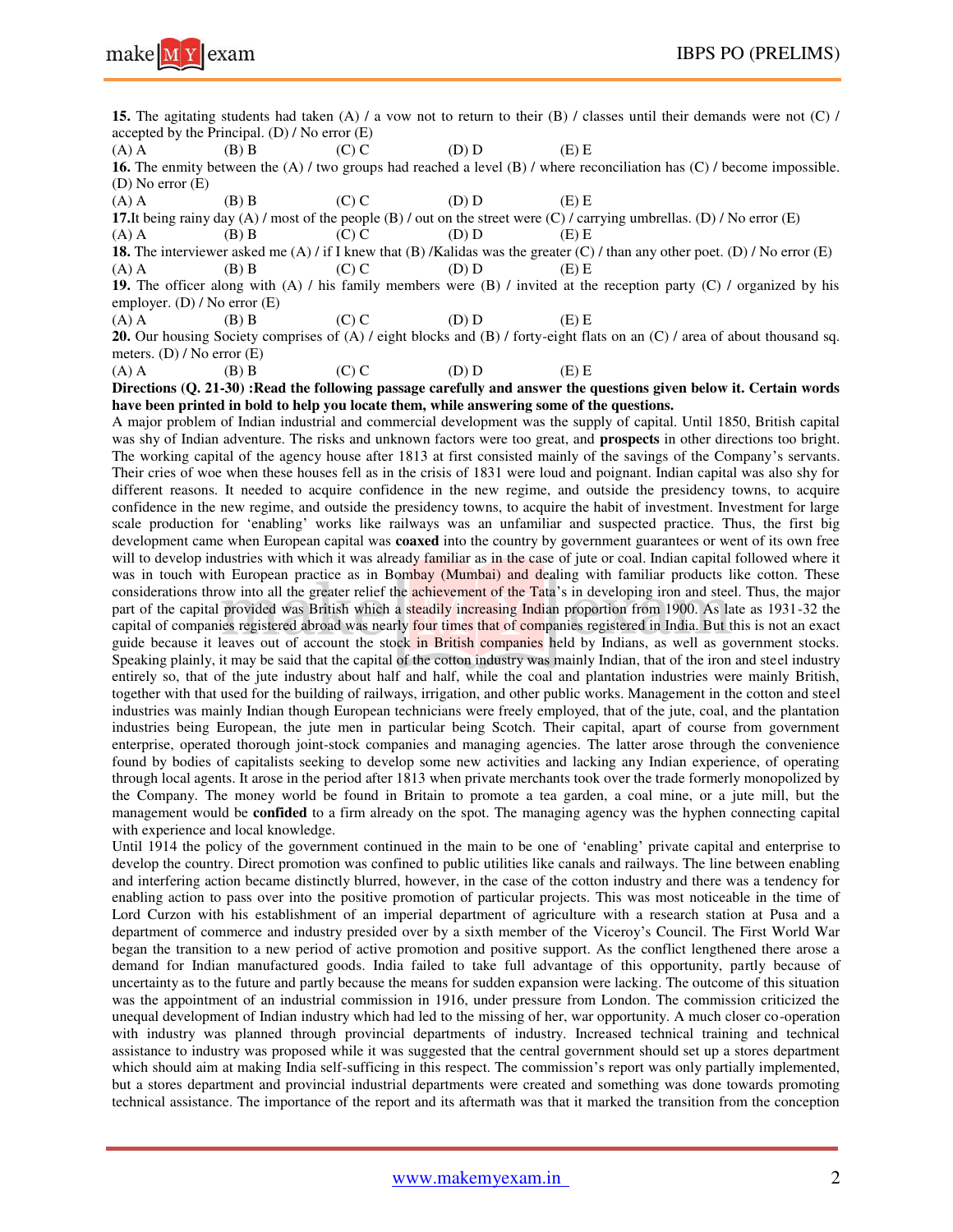

of Indian economy in broadly colonial terms with freedom for private enterprise to the conception of India as an **autonomous** economic unit.

**21.** The following can be inferred from the passage:

(A) Industrial development of a country requires supply of external capital.

(B) Investment in uncertain industries is more when government provides guarantees against failure.

(C) Lack of indigenous technical expertise cab be a constraining factor in a country's economic development.

(D) Enabling infrastructure like railways would have to be provided necessarily by the government.

(E) Marked development for the final products is a important prerequisite for industrial development.

(A) A and B (B) A, C and D (C) B, C and E (D) C, D and E (E) A, B, C and E  $(E)$  A, B, C and E

**22.** The first capitalists investing in Indian economy were

(A) the Indians

(B) predominantly the British

(C) the Europeans except the British

(D) Both (A) and (B)

(E) Both (A) and (C)

**23.** After the start of the first World War, all of the following could be likely reasons for the British government adopting a proactive stance towards Indian industry except.

(A) The major investors in Indian enterprises were British and they had missed out on an opportunity.

(B) The war had created a huge demand for industrial goods.

(C) The British government wanted economic development of the country ad India was strategic economically in the war.

(D) The development of Indian economy was required for contributing towards the war effort.

(E) The desire to see India as self-sufficient in technical expertise.

**24.** During the early twentieth century, Indians were restricted to making investment in stocks of companies that were necessarily listed in India. This was done with the aim of confining Indian capital to India so that it could not compete with British capital.

(A) Definitely true as inferred from the passage.

(B) It was true on a selective case by case basis.

(C) This was the fact during the early part of the British rule.

(D) This was true in the later part of the British rule.

(E) No evidence to support the same is given in the passage.

**25.** From the passage it can be inferred that during the early part of twentieth century, starting a greenfield project was more difficult for an Indian capitalist than for an European.

(A) Definitely true as inferred from the passage.

(B) It was true on a selective case by case basis.

(C) No trend of discrimination between the two categories of capitalists can be inferred from the passage.

(D) Preference was given to British capitalists, buffeted by the fact that the country was under British rule.

(E) Preference was given to European capitalists.

**26.** From this passage, it can be inferred that one of the problem that could have cropped up in the early stages of industrialization might have been.

(A) government interference in day-to-day operations of business.

(B) equitable sharing of risks between domestic and foreign investors.

(C) ensuring adequate working capital.

(D) regulation of the stock markets to protect investors from dubious enterprises.

(E) the alignment of interest of the capitalists and the management.

**Directions (Q. 27-28) :Choose the word/group of words which is most similar in meaning to the work/group of words printed in bold as used in the passage.**

**27. PROSPECTS**

(A) Feasibility (B) Implausibility (C) Concomitant (D) Antiquated (E) Erstwhile

**28. COAXED**

(A) Obviate (B) Despondent (C) Conniving (D) Inveigle (E) Collude

**Directions (Q. 29-30) :Choose the word/group of words which is most opposite in meaning to the work/group of words printed in bold as used in the passage.**

### **29. CONFIDED**

| (A) Enervate          | (B) Analogue  | $(C)$ Credence | (D) Certitude                 | (E) Incredulity |
|-----------------------|---------------|----------------|-------------------------------|-----------------|
| <b>30. AUTONOMOUS</b> |               |                |                               |                 |
| (A) Sovereign         | (B) potentate | (C) mayerick   | (D) nonconformist (E) Protégé |                 |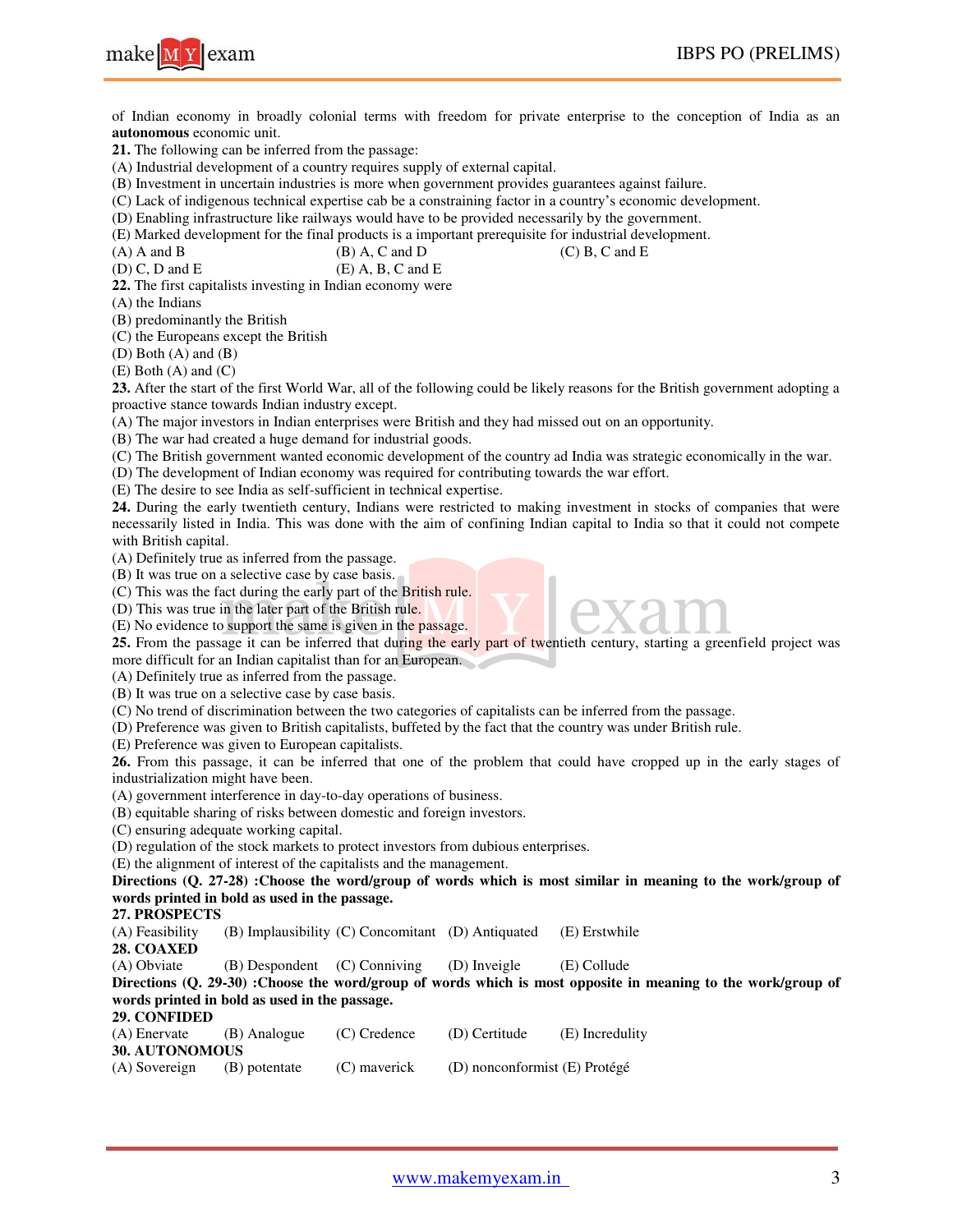

# **QUANTITATIVE APTITUDE**

|                         | Directions $(Q. 31-35)$ : What        | <b>32.</b> 620, 632, 608, 644, 596, ? |                                      | <b>34.</b> 6, 4, 8, 23, ?, 385.25 |            |
|-------------------------|---------------------------------------|---------------------------------------|--------------------------------------|-----------------------------------|------------|
|                         | should come in the place of           | (A) 536                               | (B) 556                              | $(A)$ 84.5                        | (B) 73     |
|                         | question mark (?) in the following    | (C) 656                               | (D) $646$                            | (C) 78.5                          | $(D)$ 82   |
| number series problems? |                                       | (E) None of these                     |                                      | (E) None of these                 |            |
|                         | <b>31.</b> 325, 314, 288, 247, 191, ? |                                       | 33. 120, 320, ?, 2070, 5195, 13007.5 | 35. 5, 11, 32, 108, 444, ?        |            |
| (A) 126                 | $(B)$ 116                             | (A) 800                               | $(B)$ 920                            | $(A)$ 1780                        | $(B)$ 2230 |
| $(C)$ 130               | (D) $120$                             | (C) 850                               | $(D)$ 900                            | $(C)$ 1784                        | $(D)$ 2225 |
| (E) None of these       |                                       | (E) None of these                     |                                      | (E) None of these                 |            |
|                         |                                       |                                       |                                      |                                   |            |

**Directions (Q. 36-40) : The following chart represent the percentage of profit by companies X, Y and Z in given six years.** 

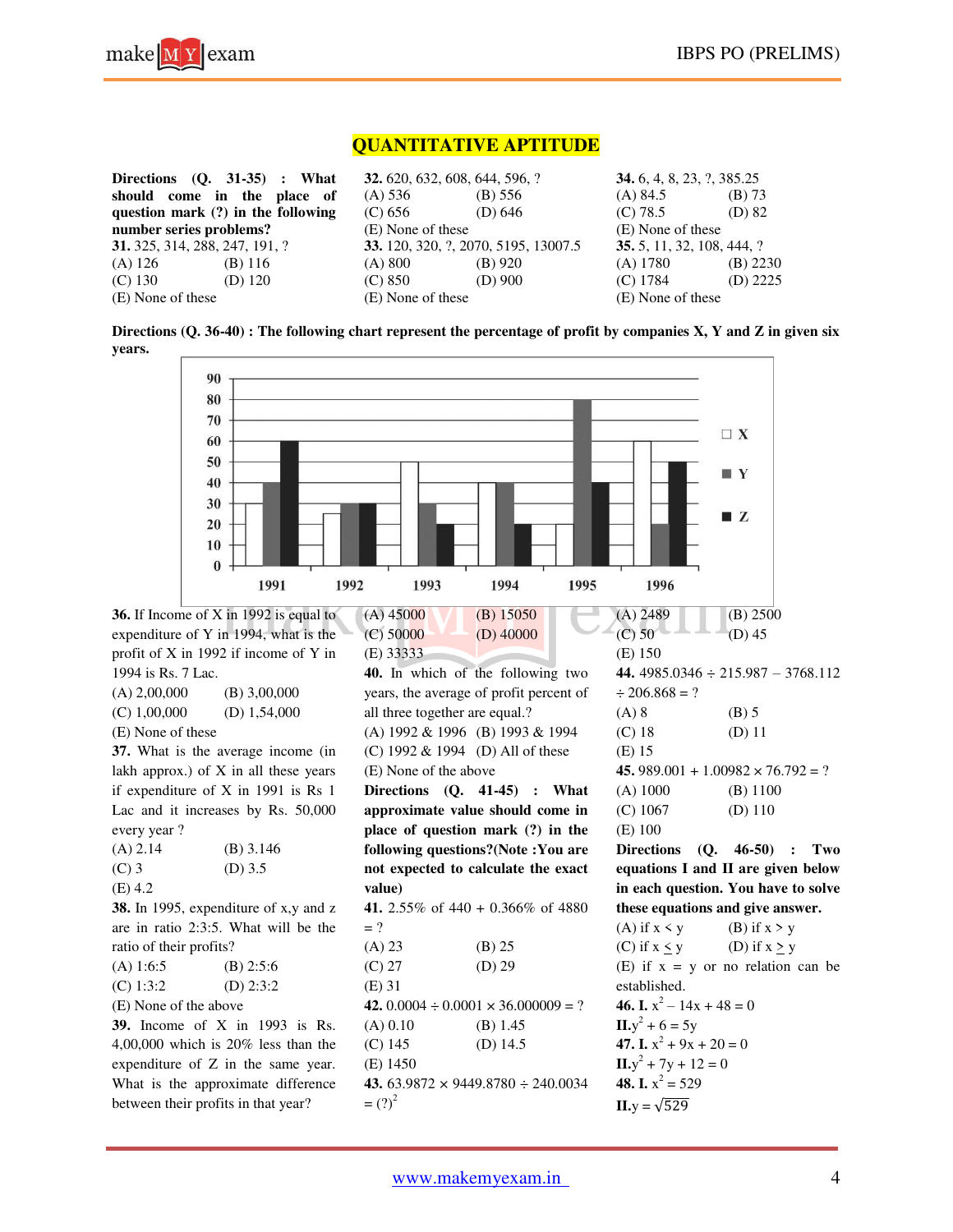**49.** I. 
$$
2x + 3y = 14
$$
  
\n**50.** I.  $x^2 - 1 = 0$   
\nII.  $4x + 2y = 16$   
\n**51.**  $x^2 - 1 = 0$   
\nIII.  $y^2 + 4y + 3 = 0$ 

**Directions (Q. 51-55) : Study the following line graph carefully to answer the questions based on it.** 

The graph shows the amount lent by Mohit and Arunoday to six persons.



**51.** What is the difference between the average amount rent out by Arunoday and Mohit? (A) Rs. 1530 (B) Rs. 1350 (C) Rs. 1050 (D) Rs. 1320 (E) None of these **52.** What is the interest earned by Arunday from Abishek and Shailesh if he lent them money at 10% and 11% p.a. respectively, interest being compound annually for 2 years? (A) Rs. 6435 (B) Rs. 6345.88 (C) Rs. 6435.88 (D) Rs. 6453.88 (E) None of these **53.** Babu returned Rs. 16633.4 to Arunday after 2 years. Find the rate pcpa at which he borrowed the

amount at compound interest compounded annually?

- $(A) 19\%$  (B) 12\%  $(C) 10\%$  (D) 9%
- (E) 8%

**54.** If Aman borrowed same amount as Babu from Arunday at same rate of interest for 3 years at simple interest while Babu borrowed at compound interest compounded annually at same rate and time period If the difference between their interest is Rs. 992.25 then find the rate pcpa.

| (A) 15%                            | (B) $10\%$             |
|------------------------------------|------------------------|
| (C) 5%                             | (D) $12\%$             |
| $\sim$ $\sim$ $\sim$ $\sim$ $\sim$ | $\sim$ $\cdot$ $\cdot$ |

(E) None of these

**55.** Find the amount earned by Mohit by lending money to given persons at 10% pa in 1 year? (A) Rs. 7235 (B) Rs. 7330  $(C)$  Rs.  $7230$  (D) Rs.  $7320$ (E) None of these **56.** In a recruitment test for the post of a bank probationary officer, 70% of those passed in the written test qualified in the skill test, 65% qualified in the interview, 27% failed in both and 248 qualified in both. The total number of candidates passed in written test is  $(A) 300$  (B) 400 (C) 250 (D) 330 (E) None of these **57.** A, B and C are partners in a business with capitals Rs. 5000, Rs. 6000 and Rs. 4000 respectively. A gets 30% of the profit for managing the business and the balance is divided in the ratio of their capitals. At the end of the year A gets Rs. 200 more than B and C together. Find the total profit. (A) Rs. 3000 (B) Rs. 3600 (C) Rs. 2500 (D) Rs. 3500 (E) None of these

**58.** The average weight of Subodh, Babu and Chimman is 80 kg. Kamlesh joins them and the average weight of the four becomes 81 kg. If Ram whose weight is 2 kg. more than Kamlesh replaces Subodh, then the average weight of Babu, Chimman, Kamlesh and Ram becomes 83 kg. find the weight of Subodh.

| $(A)$ 80 kg       | $(B)$ 85 kg         |
|-------------------|---------------------|
| $(C)$ 70 kg       | (D) $75 \text{ kg}$ |
| (E) None of these |                     |

**59.** A boat against the current of water goes 4 km per hour and in the direction of the current at 8 km per hour. The boat for going to a place B from A in upward and returning back in downward direction to A takes 45 minutes. Find the distance between A

```
and B.<br>(A) 2.5 \text{ km}(B) 2.25 km
(C) 3 km (D) 2 km
```
(E) None of these

**60.**Ramu, Pappe and Buddha hired a meadow for a certain sum. Ramu puts 40 cows for 10 months. Pappe puts 50 cows for 5 months and Buddha puts 70 cows for 4 months. If Ramu paid Rs. 80. Find the rent of the meadow.

(A) Rs. 190 (B) Rs. 200 (C) Rs. 180 (D) Rs. 160 (E) None of these

**61.** Naresh bought an article for Rs. 240 and marked its price 20% above the cost price. He sold the article for Rs. 264 after allowing a certain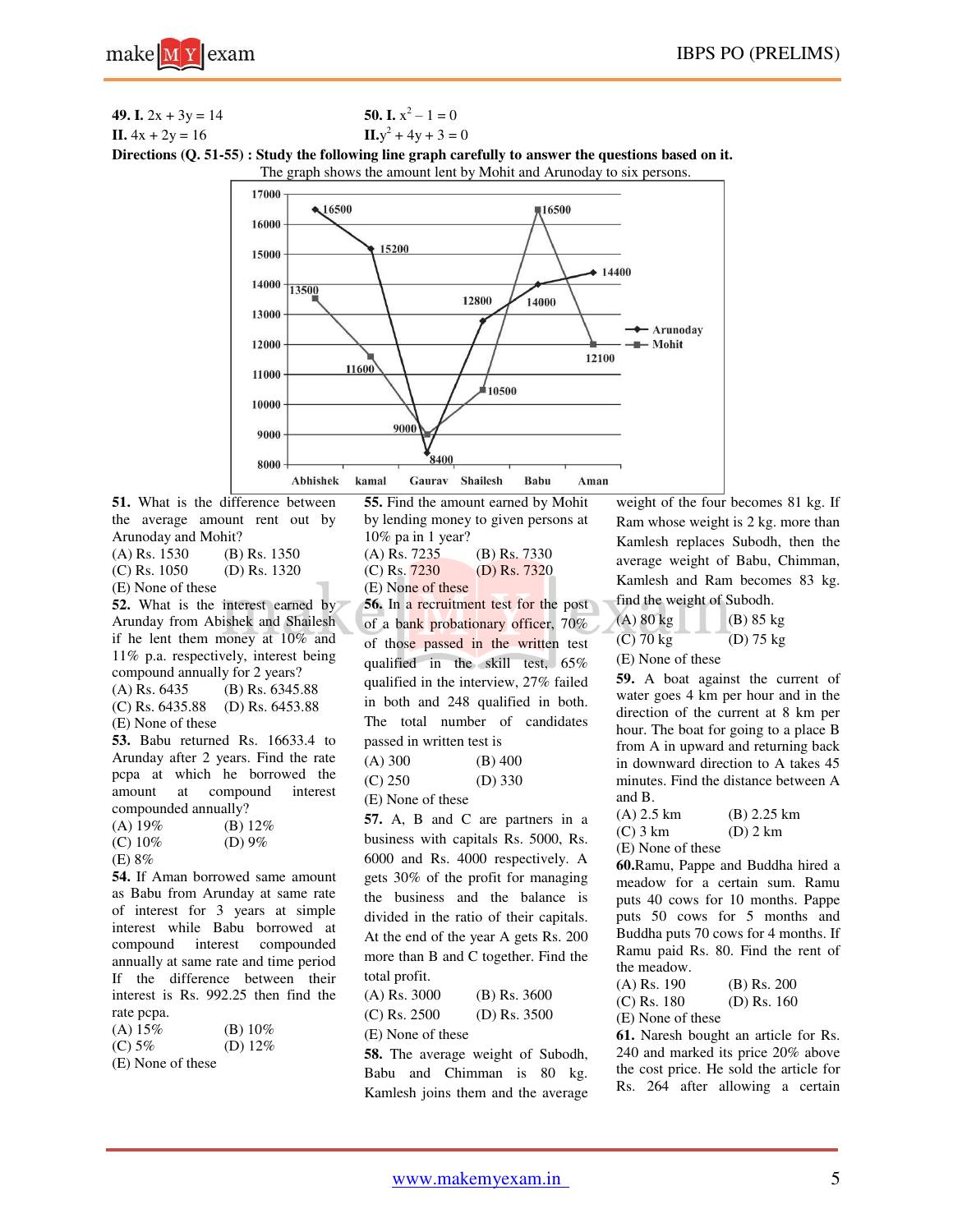discount on the marked price. The discount allowed by him was

(A)  $8\frac{1}{4}$  $\ddot{\phantom{0}}$ % (B)  $8\frac{2}{3}\%$ ଷ (C)  $8\frac{1}{3}$ % (D)  $8\frac{1}{2}\%$ 

ଷ (E) None of these

**62.** Three workers, working all days, can do a work in 10 days, but one of them having other employment can work only half time. In how many days the work can be finished? (A) 15 days (B) 16 days

 $\overline{\mathbf{c}}$ 

(C) 12 days (D) 12.5 days

(E) None of these

**63.** A bag has 4 red and 5 black balls. A second bag has 3 red and 7 black

balls. One ball is drawn from the first bag and two from the second. The probability that there are two black balls and a red ball is:

(A) 
$$
\frac{14}{45}
$$
 (B)  $\frac{11}{45}$   
(C)  $\frac{7}{15}$  (D)  $\frac{9}{54}$ 

 $(E)$  None of these

**64.** The population of a colony was 3600 three years back. It is 4800 right now. What will be the population three years down the line, if the rate of growth of population has been constant over the years and has been compounding annually?  $(A) 6000$  (B) 6400

**REASONING ABILITY** 

(C) 7200 (D) 9600

(E) None of these

**65.** Two candles of the same height are lighted at the same time. The first is consumed in 4 hrs and the second in 3 h. Assuming that each candle burns at a constant rate, in how many hrs after being lighted was the first candle twice the height of the second?

(A) 
$$
\frac{3}{4}
$$
h (B)  $1\frac{1}{2}$ h

(C) 
$$
2\frac{2}{5}h
$$
 (D)  $1\frac{1}{3}h$ 

 $(E)$  None of these

(A)  $I > P \ge Q = G \ge R > E$ (B)  $P < A < I < T$ ;  $E > O > T$ 

**66.** In which of these expressions  $I > E'$  be definitely false?

(C)  $E \leq A \leq L = R \leq I$ 

(D) I > C = F < H; E < F

 $(E) I > T = O \ge P$ ;  $E < J = P$ 

**67.**Which of the following symbols should be placed in the blank spaces respectively(in the same order from left to right) in order to complete the given expression in such a manner that both 'H≥F' as well as 'G≤H' definitely holds true?

 $H_A_F - F_G I$ 

(A) >, ≥, <, = (B) >, >, ≥, <  $(C) \geq, \geq, \leq, \leq$   $(D) \geq, \geq, \geq, \leq$ 

(E) Other than those given as options

**68.** In which of the following expressions does the expression 'I≤Z' to definitely hold true?

(A)  $K \geq I \leq R = P \leq S \leq Z$ 

(B)  $U \ge Z \ge M = F \le A \ge I$ 

(C)  $I \ge C > Q \ge B = N \le Z$ (D)  $G \ge I = A < B \le S \le Z$ 

(E)  $Z \ge E = G \ge W = Y \ge I$ 

**69.** Which of the following expressions is true if the expression  $P(T\leq B>S>M>=A$  is definitely true?

 $(A) A \leq P$  (B)  $S \leq P$ 

 $(C) M > P$  (D)  $A \leq B$ 

(E)  $T \leq M$ 

**Direction :In these questions, relationship between different elements is shown in the statements. These statements are followed by two conclusions. Mark answer**

**70. Statements:**  $Z \leq K < D = S$ ;  $D < A < O$ ;  $G \geq D \leq R$ **Conclusions:**   $I. G > A$   $II. Z < R$ (A) Only I is true (B) Only II is true (C) Either I or II true (D) Neither I nor II is true (E) Both I and II are true

## **Directions (Q. 71-75) :Study the following information to answer the given questions**

I, J, K, L, X, Z, B and A are representatives of eight different countries, Japan, Brazil, Spain, Holland, Hungary, Germany, Chile and Canada but not necessarily in the same order. All of them are seated around a circular table for a meeting facingcentre.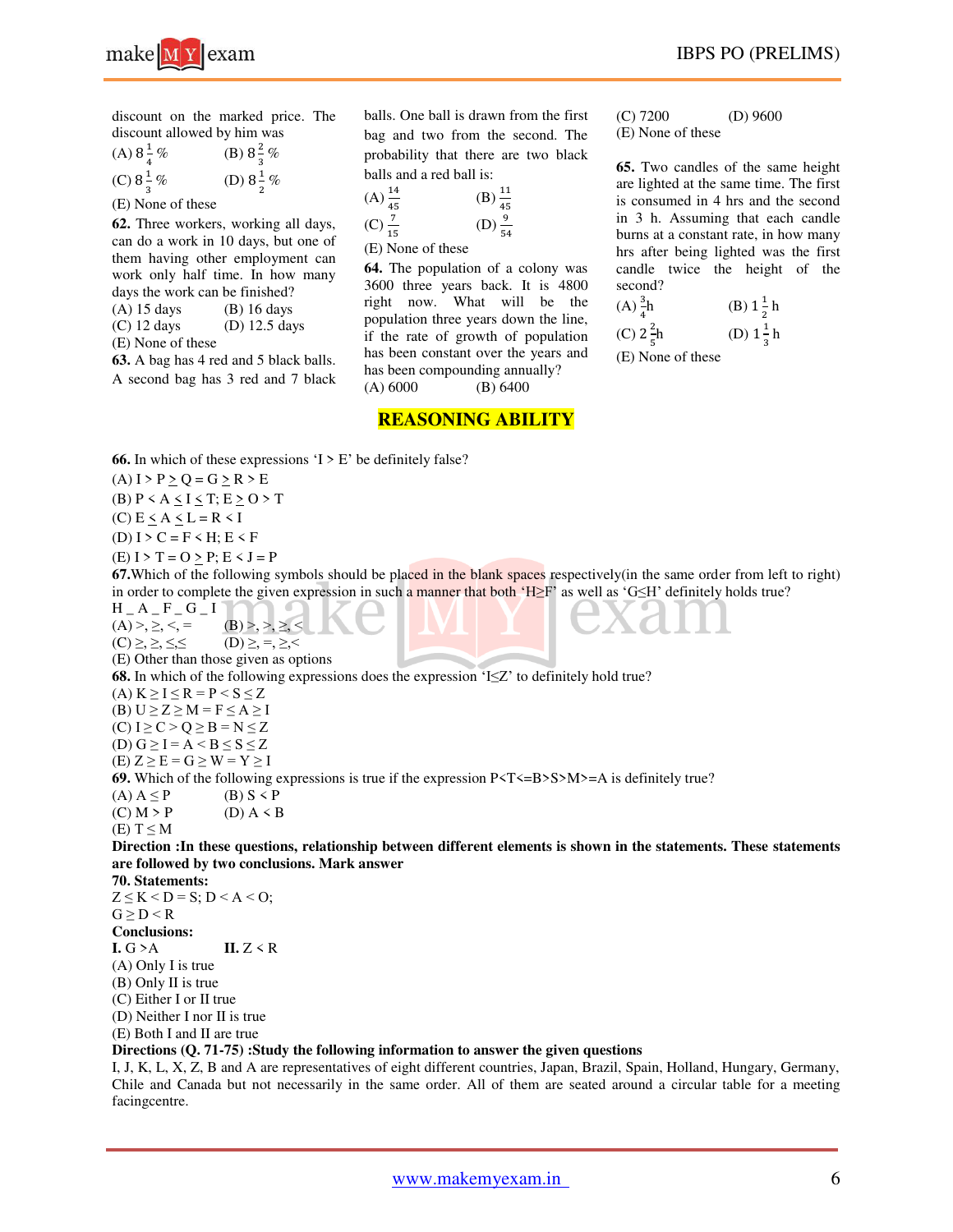

I is third to the left of the representative of Germany. The representative of Chile, Who is not X, is an immediate neighbour of A. B and A are not immediate neighbours. Only one person sits between A and the representative of Canada. L is neither the representative nor the immediate neighbour of the Brazilian country. Only two people sit between X and B. Neither X nor B is an immediate neighbor of I. Neither X nor B is the representative of Germany. The representative of Spain sits second to the right of L. L is not an immediate neighbor of I. L is not the representative of Germany and I is not the representative of Spain. The representative of Japan sits third to the left of Z. The representatives of Japan and Germany are not immediate neighbours. Only one person sits between L and the representative of the Holland country. J is not the representative of Chile.

|                                   | <b>71.</b> Who is the representative of the Chile country?                                                               |
|-----------------------------------|--------------------------------------------------------------------------------------------------------------------------|
| $(A)$ K                           | (B) A                                                                                                                    |
| $(C)$ I                           | $(D)$ J                                                                                                                  |
| (E) None of these                 |                                                                                                                          |
|                                   | 72. L is related to which of the following countries?                                                                    |
| (A) Hungary                       | (B) Japan                                                                                                                |
| (C) Spain                         | (D) Holland                                                                                                              |
| (E) None of these                 |                                                                                                                          |
|                                   | 73. Which of the following combinations is definitely true?                                                              |
| (A) A-Hungary                     | (B) X-Canada                                                                                                             |
| (C) J-Brazil                      | (D) Z-Holland                                                                                                            |
| (E) None of these                 |                                                                                                                          |
| $(A)$ J-Brazil                    | <b>74.</b> Which of the following combinations is false in respect of the given information?<br>$(B)$ X-Hungry           |
| (C) K-Chile                       |                                                                                                                          |
| (D) Data inadequate               |                                                                                                                          |
| (E) None of these                 |                                                                                                                          |
|                                   | 75. If Z is related to Brazil, J is related to Chile, in the same way A is related to which of the following?            |
| (A) Canada                        | (B) Hungary                                                                                                              |
| (C) Spain                         | (D) Chile                                                                                                                |
| (E) Japan                         |                                                                                                                          |
|                                   | Directions (Q. 76-77) :Study the information carefully and answer the questions given below.                             |
|                                   | M, N, O, P, Q and R are six family members. Q is son of P, who is not the mother of Q. N is brother of P. R and P are a  |
|                                   | married couple. O is daughter of R, who is sister of M.                                                                  |
|                                   | 76. How many female members are there in the family?                                                                     |
| $(A)$ Two                         |                                                                                                                          |
| (B) Three                         |                                                                                                                          |
| $(C)$ Four                        |                                                                                                                          |
| (D) Can't be determined           |                                                                                                                          |
| (E) None of these                 |                                                                                                                          |
| 77. How is Q related to O?        |                                                                                                                          |
| (A) Mother                        | (B) Father                                                                                                               |
| (C) Sister                        | (D) Brother                                                                                                              |
| (E) None of these                 |                                                                                                                          |
|                                   | Directions (Q. 78-80) :Study the following information carefully and answer the given questions.                         |
|                                   | In Noida there is a residential society named civitechsampriti which has Twelve blocks N, O, P, Q, R, S, T, U, V, W, X   |
|                                   | and Y. These blocks form two rows. Blocks on row 1 are facing west and blocks on row 2 are facing east. Blocks P, Q, R,  |
|                                   | S, T and U are in row 1 and blocks N, O, V, W, X, and Y are in row 2. Each blocks of row 1 is exactly opposite the other |
|                                   | block in row 2. Block V, which is at one of the ends of the row, is second to the left of block Y. There are two blocks  |
|                                   | between block N and O. There is only one block between block S and T. Block U is third to the right of Q. Block U is not |
|                                   | opposite either V or Y. Block S and T are not opposite to V. block P is adjacent to block S. Block W, which is not       |
| opposite T, is not adjacent to N. |                                                                                                                          |
| 78. Which block opposite to Q?    |                                                                                                                          |
| (A) N                             | $(B)$ Y                                                                                                                  |

 $(C) W$  (D) X (E) O **79.** How many blocks are there between blocks R and S? (A) Four (B) Three  $(B)$  Three<br> $(D)$  One  $(C)$  Two (E) None of this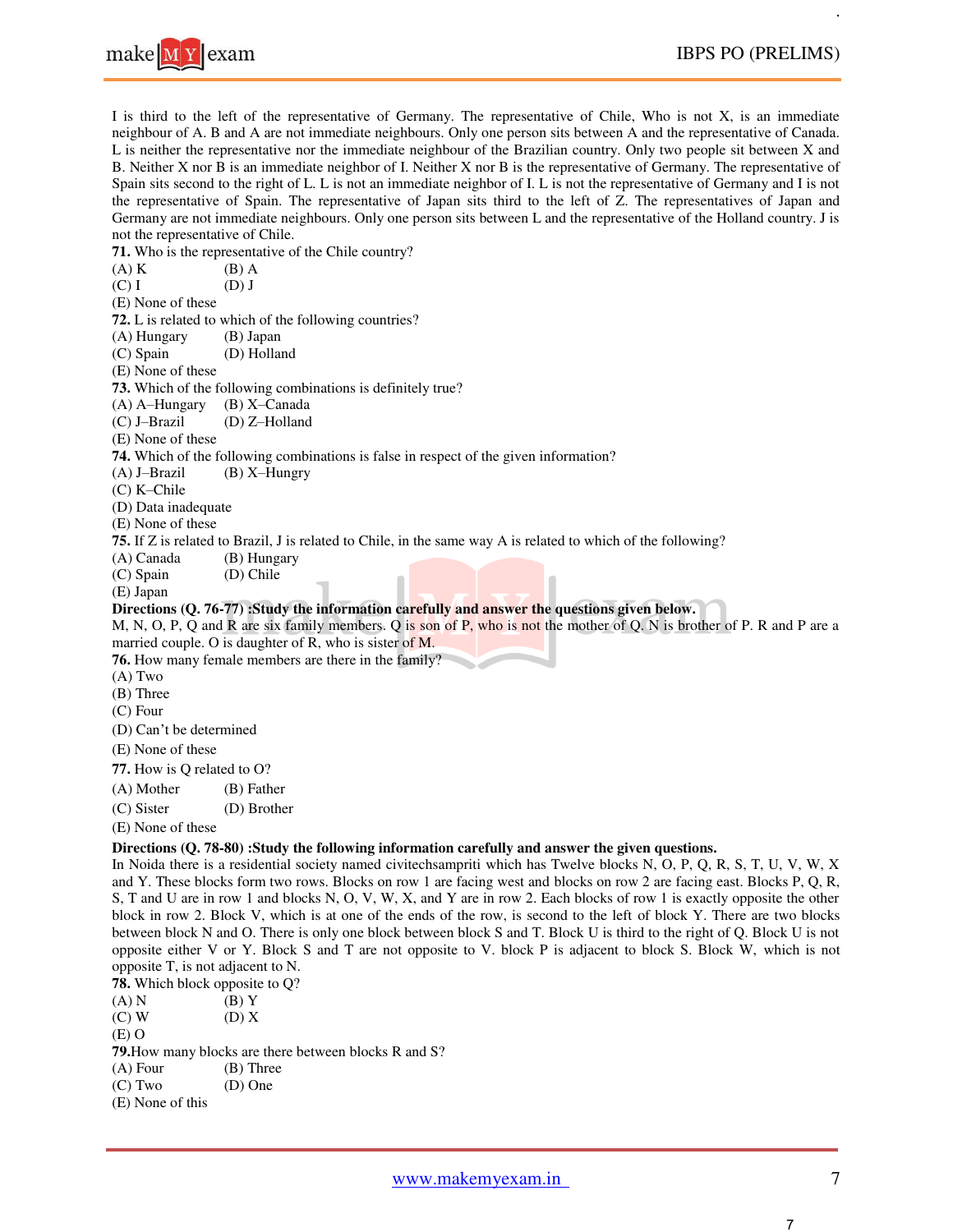

**80.** Block R is related to block X in the same way as block U is related to O, based on the given arrangement. Who among the following is Q related to, following the same pattern? the following is Q related to, following the same pattern?

| the following is Q related to, following the same pattern?                                                              |
|-------------------------------------------------------------------------------------------------------------------------|
| (A) N<br>(B) V                                                                                                          |
| $(C)$ W<br>$(D)$ Y                                                                                                      |
| (E) None of this                                                                                                        |
| Directions (Q. 81-85) : Each of the following questions consists of five/six statements followed by options. Choose the |
| options that can be concluded from five statements and that option will be your answer.                                 |
| 81. Statements:                                                                                                         |
| Some Oranges are Apples<br>All apples are grapes                                                                        |
| No grapes is Banana                                                                                                     |
| <b>Conclusions:</b>                                                                                                     |
| I. All Bananas are grapes                                                                                               |
| II. Some Oranges being Banana is a possibility                                                                          |
| <b>III.</b> All grapes are apples                                                                                       |
| IV. Some grapes are definitely Banana                                                                                   |
| (A) Only I follows                                                                                                      |
| (B) Only II follows                                                                                                     |
| (C) Only III and IV follow                                                                                              |
| (D) All follow                                                                                                          |
|                                                                                                                         |
| (E) None follows<br>82. Statements:                                                                                     |
| All Books are Pens                                                                                                      |
| Some Pens are Pencils                                                                                                   |
| No pencil is Marker                                                                                                     |
| All Markers are Boxes                                                                                                   |
| <b>Conclusions:</b>                                                                                                     |
| <b>I.</b> No Book is Box                                                                                                |
| II. No Marker is Pen                                                                                                    |
| <b>III.</b> Some Books are Boxes                                                                                        |
| <b>IV.</b> Some Markers are Pens                                                                                        |
| (A) EitherI or III follows                                                                                              |
| (B) Either II or IV follows                                                                                             |
| $(C)$ Both $(A)$ and $(B)$ follow                                                                                       |
| (D) All follow                                                                                                          |
| (E) None Follows                                                                                                        |
| 83. Statements:                                                                                                         |
| All monkeys are Donkeys                                                                                                 |
| No Donkey is elephant                                                                                                   |
| All elephants are Tigers<br><b>Conclusions:</b>                                                                         |
| I. No elephant is a monkey                                                                                              |
| II. All Donkeys being Tigers is a possibility                                                                           |
| III. All Monkeys being Tigers is a possibility                                                                          |
| IV. Some Donkeys are elephants                                                                                          |
| (A) Only I follows                                                                                                      |
| (B) Only II follows                                                                                                     |
| (C) Only I, II and III follow                                                                                           |
| (D) All follow                                                                                                          |
| (E) None follows                                                                                                        |
| 84. Statements:                                                                                                         |
| All tables are Chairs                                                                                                   |
| All windows are doors                                                                                                   |
| No chair is door                                                                                                        |
| Some doors are fans                                                                                                     |
| <b>Conclusions:</b>                                                                                                     |
| <b>I.</b> At least some tables are windows                                                                              |
| II. At least some windows are fans                                                                                      |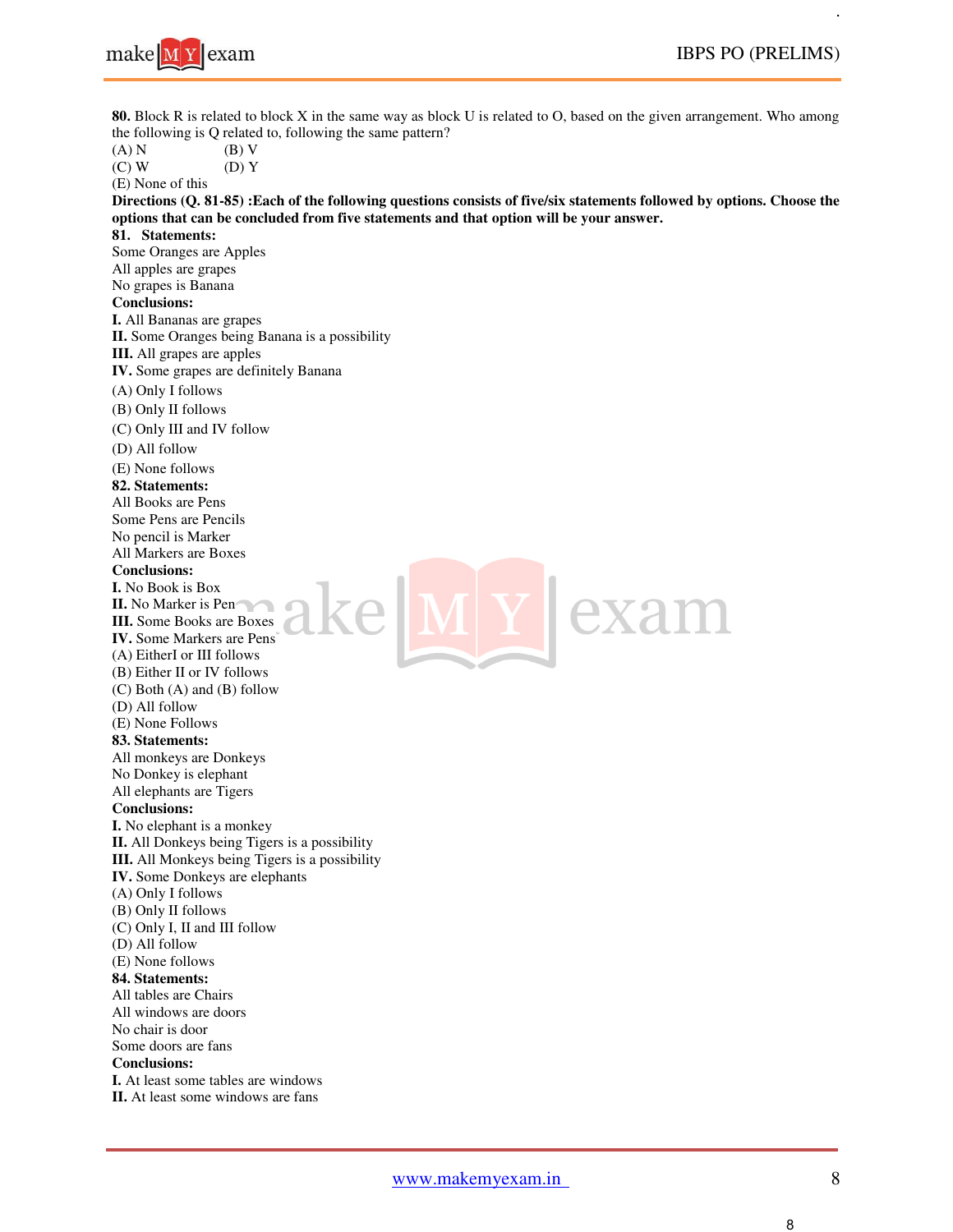

**III.** Some fans being chairs is a possibility

**IV.** All Chairs are fans

(A) Only I follows

(B) Only III follows

(C) Only I, II and III follow

(D) All follow

(E) None follows

# **85. Statements:**

All roads are cars

No car is bike

Some bikes are houses

Some buildings are roads

## **Conclusions:**

**I.** All bikes being buildings is a possibility

**II.** No bike is road

**III.** Some cars are buildings

- **IV.** All bikes are road
- (A) Only I follows
- (B) Either III or II follows
- (C) Only I, II and III follow

(D) All follow

(E) None follows

#### **Directions (Q. 86-90) :Study the following information carefully and answer the given questions.**

Seven Persons - L, M, N, O, P, Q and R live on seven different floors of a building but not necessarily in the same order. Lowermost floor is numbered 1. Each of them went to spend their vacations in one of the following destinations - Nainital, Shimla, Srinagar, Bhaanghar, Alwar fort, Mysuru and Musoori. Each left on a different day of the week starting from Monday.M lives on an odd numbered floor but not on floor number three and left on Monday. The one who went to Srinagar lives immediately above R who left on some day after Thursday. The one who went to Nainital lives on an odd numbered floor above Q. P went to Musoori and lives on the 4th floor. L lives on the floor above P and left for Alwar fort on Saturday. The one who lives on top floor went to Bhaanghar and the person living on the bottom floor went to Mysuru but not on Monday. N lives on an even numbered floor and left two days after the person who went to Shimla left. O left on Tuesday.

**86.** Who lives on the topmost floor?<br>(A) O (B) L

(A) O (B)  $\overline{L}$  (C) M (D) N  $(C)$  M

- (E) None of the above
- **87.** If Q left for his destination on Wednesday, then R left for his destination on?
- (A) Sunday
- (B) Wednesday
- (C) Thursday
- (D) Either Sunday or Wednesday
- (E) Can't be determined
- **88.** Who went to Shimla?
- $(A) M$  (B) O
- $(C) Q$   $(D) N$
- (E) None of these

**89.** Who lives between the persons who went to Srinagar and Musoori?

- (A) The one who went on Friday
- (B) The one who went on Monday
- (C) Q
- (D) The person on the fifth floor
- (E) Either B or C
- **90.** The person who left on Monday went to?
- (A) Bhaanghar (B) Nainital<br>(C) Shimla (D) Srinagar
- (D) Srinagar

(E) Mysuru

**Directions (Q. 91-95) :Study the following information carefully to answer the given questions.**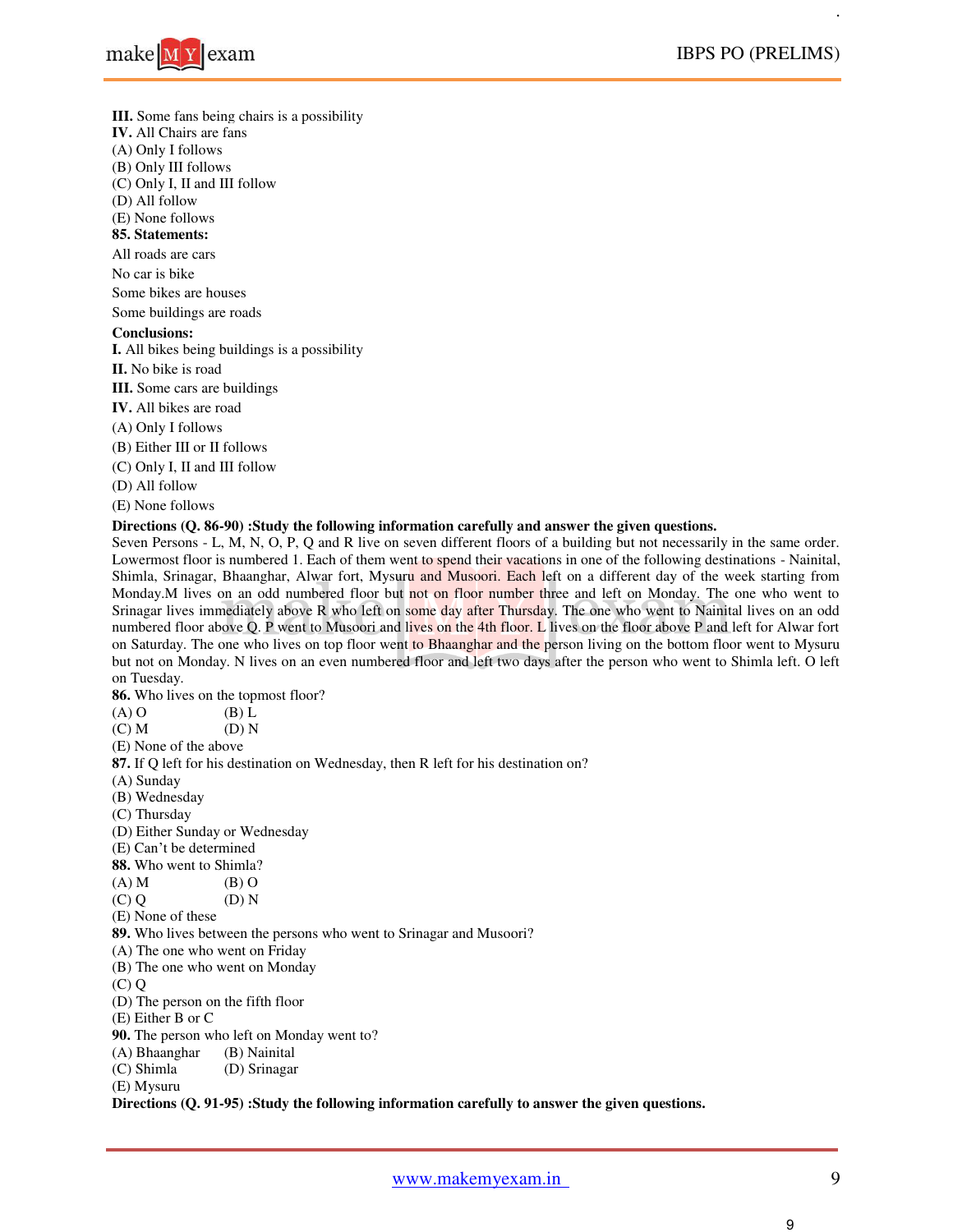

Ten friends of a college have decided to go to their dream city for celebration of Holi but before leaving, they want to spent some quality time in college park in night to play some games. They want to go Goa, Mathura, Lucknow, Hongkong, Singapore, Patna, Paris, London, Pune, and Newyork. In park, they all are sitting in two parallel rows containing five people each, in such a way that there is an equal distance between adjacent persons. In row 1- G, H, I, J and K are seated and some of them are facing South and some of them are facing North. In row  $2 - L$ , M, N, X and Y are seated and some of them are facing South and some of them are facing North. Therefore in the given seating arrangement, each member seated in a row either faces another member of the other row or seated behind each other.(All the information given above does not necessarily represent the order of seating in the final arrangement.) The person who wants to go to Hongkong , sits to the immediate right of M, who seated exactly in the middle of the row. L faces one of the immediate neighbors of the person who wants to go to Mathura. J faces one of the immediate neighbors of the person who wants to go to Lucknow. X do not want to go to Lucknow. J do not want to go to Singapore or Patna. L sits immediate right of the person who wants to go to Pune. N sits one of the extreme ends of the line and who wants to go to Pune. I sits third to the right of person who wants to go to Mathura. Only One person sits between the person who wants to go to Pune and M. I sits to the immediate right of the person who faces X. Only two people sit between I and K. X do not want to go to Goa or London. The person who wants to go to Singapore sits second to the right of the one who faces North Direction. One of the immediate neighbors of the person who wants to go to Singapore behind the person who wants to go to Lucknow. L does not face G and faces south direction. The person who wants to go to Goa sits exactly between the persons who wants to go to New york and Singapore. The person who wants to go to Patna faces the person who wants to go to New York. Y faces North Direction and sits immediate left of M. Only one person sits between the person who wants to go to Lucknow and Hongkong. G faces the opposite direction to the person who wants to go to Paris. **91.** Who amongst the following faces the person who wants to go to Patna?

(A) The person who wants to go to Goa

 $(B)$  J

(C) The person who wants to go to Singapore

(D) The person who wants to go to Pune

 $(E)$  H or K

**92.** Y wants to go which of the following Cities?

(A) Lucknow (B) Honkong

(C) Paris (D) Pune

(E) Singapore

**93.** Which of the following is true regarding I?

(A) I faces south direction

(B) None of the given options is true

(C) I is from Bengaluru

(D) The person who wants to go to Hongkong faces I.

(E) The person who wants to go to Paris is an immediate neighbor of I.

**94.**N is related to Hongkong in the same way as I is related to New York based on the given arrangement, To who amongst the following is Y related to the following same pattern?

(A) Paris (B) Lucknow

(C) Patna (D) Goa

(E) London

**95.**Who amongst the following sit at extreme end of the row?

(A) The person who wants to go to Goa and N

(B) The persons who wants to go to London and G

(C) J and the person who wants to go to Mathura

(D) The persons who wants to go to Patna and Lucknow

(E) G, K

**96.** J runs 20 m towards East and turns to right and runs 10 m. Then he turns to the right and runs 9 m. Again he turns to right and runs 5 m. After this he turns to left and runs 12 m and finally he turns to right and 6 m. Now to which direction is J facing?

(A) East (B) West

(C) North (D) South

(E) None of these.

**97.** L goes 6 km towards South-East from her office.Then she goes 15 km turning to West. After this she goes 6 km towards North-West and in the end she goes 11 km towards East. How far is she from her office ?